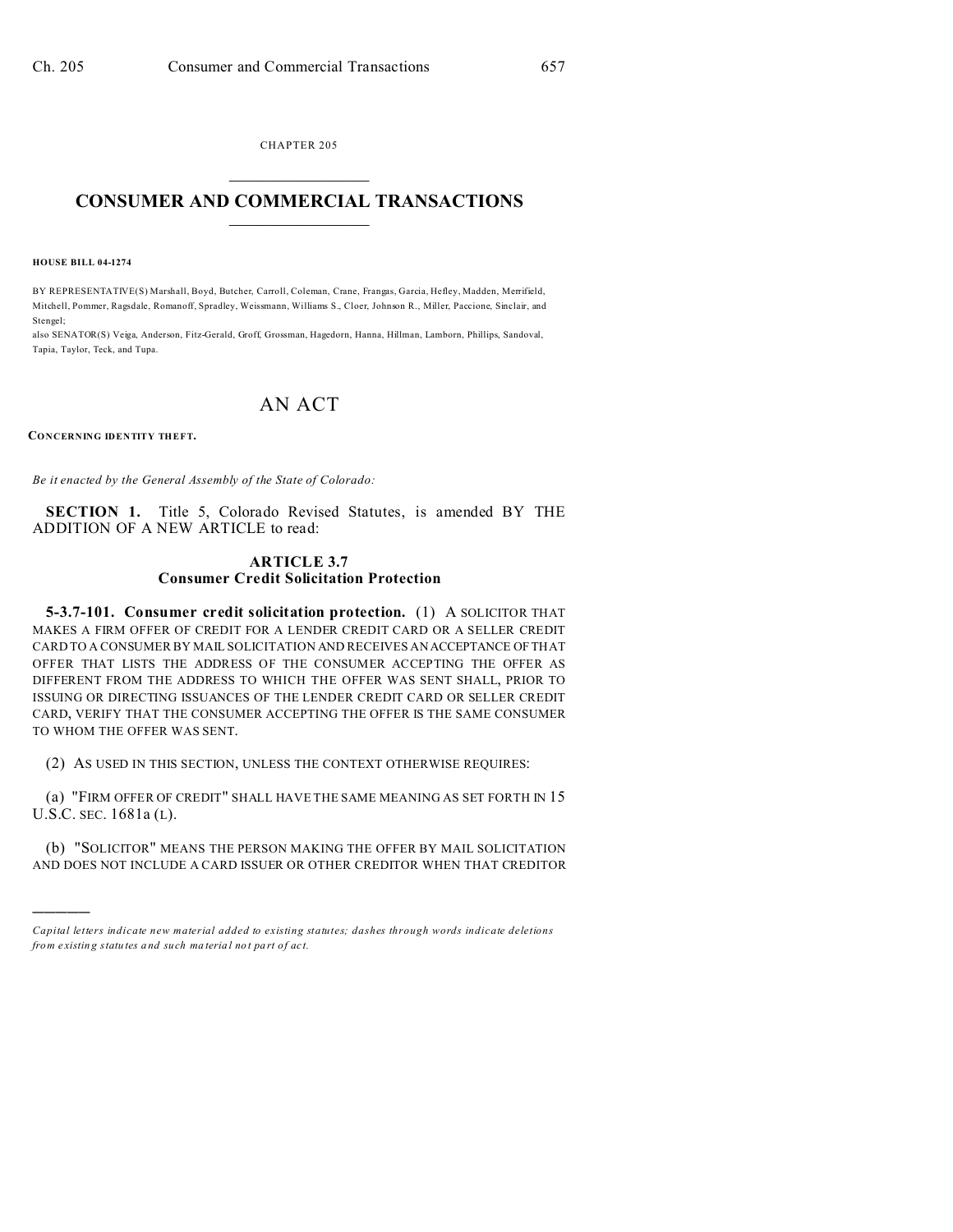OR CARD ISSUER RELIES ON AN INDEPENDENT THIRD PARTY TO PROVIDE THE SERVICES.

(c) "VERIFY" MEANS THE USE OF COMMERCIALLY REASONABLE EFFORTS TO ASCERTAIN THAT THE CONSUMER RESPONDING TO A MAIL SOLICITATION IS THE SAME CONSUMER TO WHOM THE SOLICITATION WAS DIRECTED. FOR THE PURPOSES OF THIS ARTICLE, A SOLICITOR SHALL BE DEEMED TO VERIFY THAT THE CONSUMER ACCEPTING A MAIL SOLICITATION IS THE SAME CONSUMER TO WHOM THE SOLICITATION WAS DIRECTED IF:

(I) A CONSUMER RESPONDING AT A TELEPHONE NUMBER APPEARING IN A PUBLICLY AVAILABLE DIRECTORY OR DATABASE AS THE TELEPHONE NUMBER OF THE CONSUMER TO WHOM THE SOLICITATION WAS MAILED IDENTIFIES HIMSELF OR HERSELF AS THE CONSUMER TO WHOM THE SOLICITATION WAS MAILED AND ACKNOWLEDGES THE CONSUMER'S ACCEPTANCE OF THE SOLICITATION; OR

(II) A CONSUMER PRESENTS THE SOLICITOR, INCLUDING PRESENTATION BY FACSIMILE TRANSMISSION OR MAIL, THE ORIGINAL OR A COPY OF ONE MORE DOCUMENTS, INCLUDING A DRIVER'S LICENSE, SOCIAL SECURITY CARD, PASSPORT, OR ANY OTHER IDENTIFICATION DOCUMENT ISSUED BY A STATE OR FEDERAL GOVERNMENTAL AGENCY, THAT, ON THE FACE OF THE DOCUMENT OR DOCUMENTS, APPEARS TO CONFIRM SUCH CONSUMER'S IDENTITY AS THE CONSUMER TO WHOM A SOLICITATION WAS MAILED AND THE CONSUMERACKNOWLEDGES ACCEPTANCE OF THE SOLICITATION; OR

(III) THE SOLICITOR VERIFIED, BY ANY MEANS ADOPTED IN FEDERAL REGULATIONS, THAT THE CONSUMER ACCEPTING THE SOLICITATION IS THE CONSUMER TO WHOM THE SOLICITATION WAS DIRECTED; OR

(IV) THE SOLICITOR VERIFIED BY ANY OTHER MEANS, THAT UNDER THE STANDARDS AND PRACTICES OF THE INDUSTRY IN WHICH THE SOLICITOR IS ENGAGED WOULD BE DEEMED SUFFICIENT, THAT THE CONSUMER ACCEPTING THE SOLICITATION AS THE SAME CONSUMER TO WHOM THE SOLICITATION WAS SENT.

**SECTION 2.** Part 1 of article 21 of title 13, Colorado Revised Statutes, is amended BY THE ADDITION OF A NEW SECTION to read:

**13-21-122. Civil liability for unlawful use of personal identifying information.** (1) NOTWITHSTANDING ANY OTHER REMEDIES PROVIDED UNDER THIS ARTICLE, A PERSON WHO SUFFERS DAMAGES AS A RESULT OF A CRIME DESCRIBED IN ARTICLE 5 OF TITLE 18, C.R.S., IN WHICH PERSONAL IDENTIFYING INFORMATION WAS USED IN THE COMMISSION OF THE CRIME, SHALL HAVE A PRIVATE CIVIL RIGHT OF ACTION AGAINST THE PERPETRATOR WHO COMMITTED THE CRIME, REGARDLESS OF WHETHER THE PERPETRATOR WAS CONVICTED OF THE CRIME. IN SUCH ACTION, THE PLAINTIFF SHALL BE ENTITLED TO ACTUAL DAMAGES, INCLUDING, BUT NOT LIMITED TO DAMAGE TO REPUTATION OR CREDIT RATING, PUNITIVE DAMAGES, AND ATTORNEY FEES AND COSTS.

(2) FOR PURPOSES OF THIS SECTION, "PERSONAL IDENTIFYING INFORMATION" MEANS ANY INFORMATION THAT MAY BE USED, ALONE OR IN CONJUNCTION WITH ANY OTHER INFORMATION, TO IDENTIFY A SPECIFIC INDIVIDUAL, INCLUDING BUT NOT LIMITED TO: NAME; DATE OF BIRTH; SOCIAL SECURITY NUMBER; PERSONAL